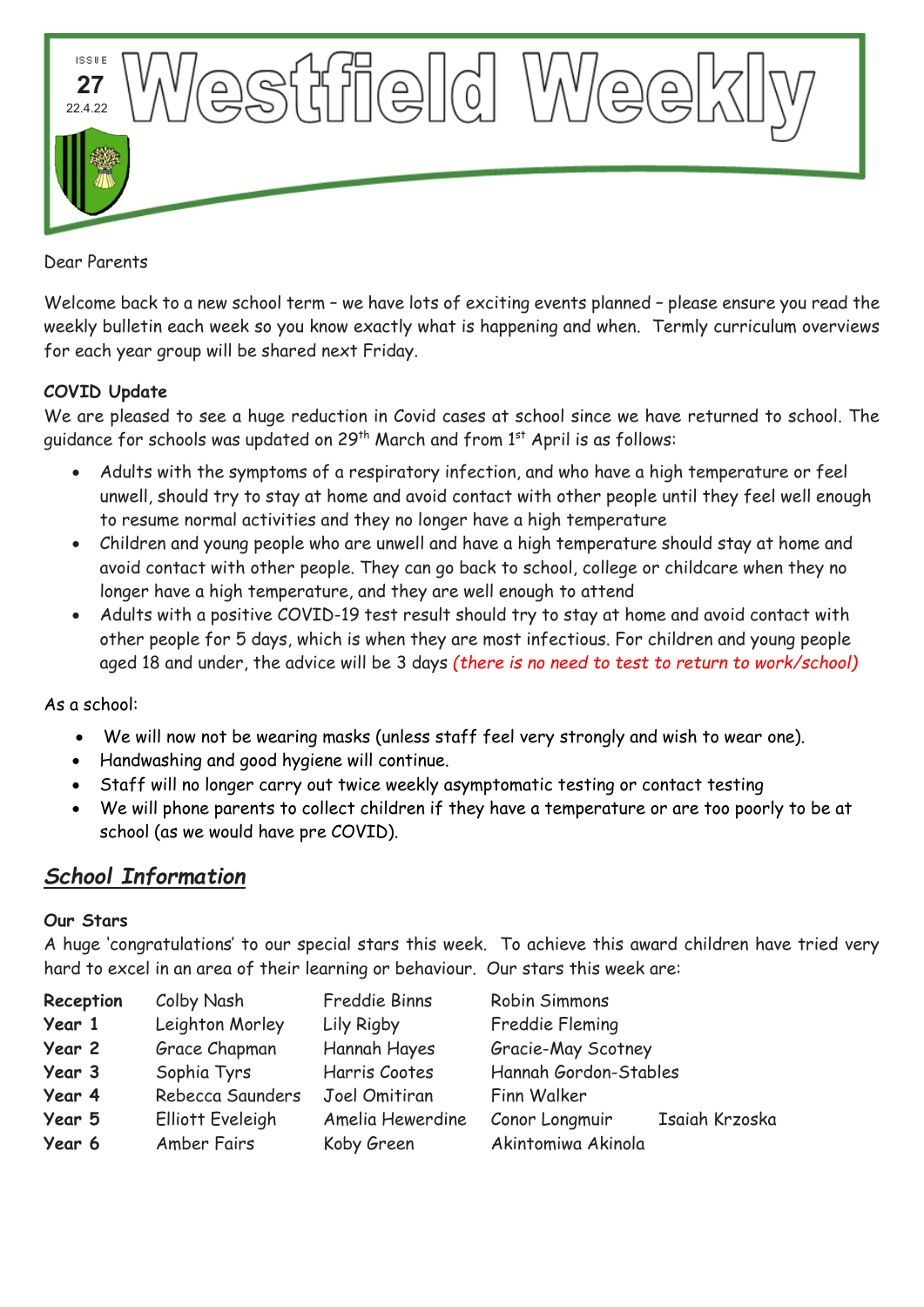### **Attendance**

Congratulations to the following classes who were winners for the week commencing 28<sup>th</sup> March.

| Gold Trophy    | Miss Lake's Class (100%)                                   |  |
|----------------|------------------------------------------------------------|--|
| Silver Trophy  | Mr Collingwood's Class (97.41%)                            |  |
| Attendance Ted | Mrs Pardoe's Class (98.33%)<br>Mrs Church's Class (97.52%) |  |

## **Indoor PE – School Uniform**

A courtesy reminder that children should wear their uniform and bring their PE kit to school on the days they have indoor PE - please see below a reminder of when your child has indoor PE. Please do not send your child to school in their PE kit on these days – thank you. Children will still come to school in PE kit on their outdoor PE day.

| <b>Year Group</b> | <b>Indoor PE Days</b>               |
|-------------------|-------------------------------------|
| <b>EYFS</b>       | n/a                                 |
| Year 1            | 1H - Tuesday                        |
|                   | 1C - Wednesday                      |
|                   | 1W - Thursday                       |
| Year 2            | Monday for all classes              |
| Year 3            | Wednesday for all classes           |
| Year 4            | n/a - swimming instead of indoor PE |
| Year 5            | 5L & 5M - Tuesday                   |
|                   | 5D - Thursday                       |
| Year 6            | $6C$ - Thursday                     |
|                   | 6A & 6S - Friday                    |

### **Open Mornings**

As previously listed in our calendar dates, parents are invited into school next week for Open Mornings between 9:00am and 10:00am:

Tuesday 26th April – Reception/Year 1/Year 2 Wednesday 27<sup>th</sup> April - Year 3 to Year 6

Parents will be able to 'drop in' to their child's class and work alongside them to see what they are learning and how their learning is done. This is the first time we have been able to invite parents into school on a wider scale for some time and we look forward to seeing you.

**Please enter school via the school office** – we will not be able to allow entry before 9:00am as 8:45- 9:00am is registration.

## **Change of Contact Details**

If you have moved house or changed your telephone contact details recently, please remember to inform the school office. You can do this either by e-mailing [enquiries@bournewestfield.lincs.sch.uk.](mailto:enquiries@bournewestfield.lincs.sch.uk) Alternatively, you can e-mail your child's year group e-mail address.

## **Reminder - Year 2 - Re-scheduled assemblies – Y2P / Y2H**

A reminder that Year 2 assemblies have been re-arranged as per the information below. We would ask that a maximum of 2 people attend per child. The assemblies will be approximately 20 minutes and are an opportunity for children to share the work they have been doing this year. For all assemblies, we would ask that parents enter the school via the middle infant door only - at the front of the school - the door will be opened at 2:20pm each day. Assemblies will be held as follows: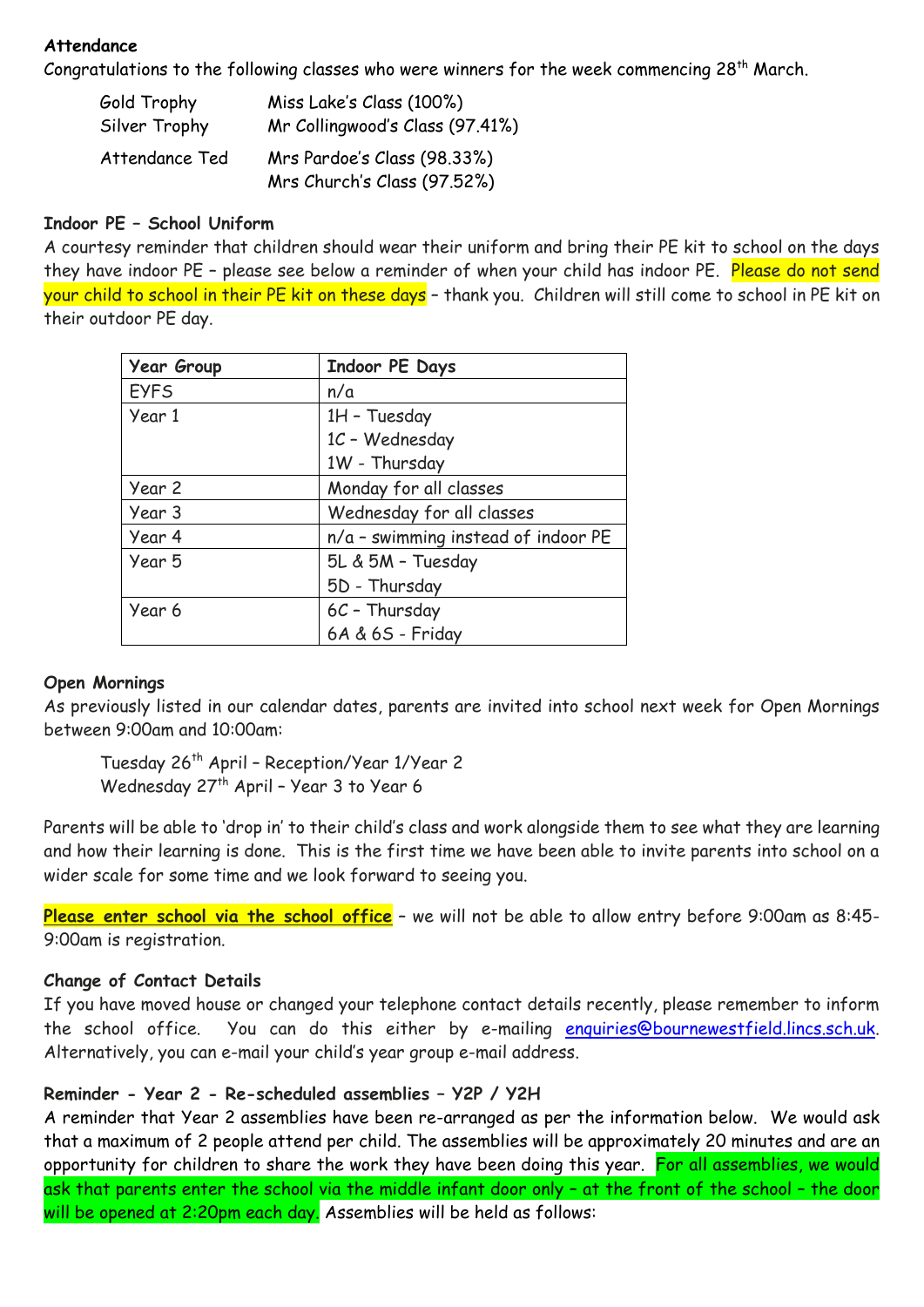<mark>Y2P</mark> will hold their assembly at <mark>2:30pm on Monday 25<sup>th</sup> April.</mark>

Y2H will hold their assembly at 2.30pm on Tuesday 26<sup>th</sup> April.

We are very much looking forward to welcoming you for these special events

## **Oracy Challenge**

It was the Queen's 96<sup>th</sup> birthday yesterday. Think about what you would ask her if you were to be invited to her party. Think of all of the events in history that she has lived through; think about her role and think about her family. How you would speak to her? Would this be formal or informal? For fun, you could role play with a friend or family member and answer the questions as the Queen.

## **Understanding Your Child - Are you free on a Wednesday evening?**

Do you find your child's behaviour puzzling or frustrating on occasions? Angela Pinchin and Jacqueline Clark are planning another course titled '**Understanding Your Child.'** We are sure *all* parents may benefit from this reflective course that covers relationships, managing emotions, reducing conflict, sleep, eating, anxiety, anger tantrums – and of course, boundary battles!

It is a relaxed and accepting group, suitable for anyone involved with children aged 0 – 18 and everyone is welcome. It will run on a **Wednesday evening 6.00 – 8.00 p.m. for 9 weeks, commencing 27th April 2022**. The cost is £3 per week to cover expenses. Please let us know if you are interested as there will be limited spaces or e-mail [angela.pinchin@bournewestfield.lincs.sch.uk.](mailto:angela.pinchin@bournewestfield.lincs.sch.uk) **Parents who have attended past courses thoroughly recommend it!**

**Friends of Westfield – Follow us on Facebook - <https://www.facebook.com/FriendsWestfieldBourne>** FOW committee are meeting on Tues 26 April to finalise our plans for this terms events - if you'd like to get involved with FOW and attend the meeting please get in touch. You can drop us an email - [friendsofwestfieldbourne@gmail.com](mailto:friendsofwestfieldbourne@gmail.com) or contact us via Facebook Messenger.

We'd love to hear about any great fundraising ideas anyone has and from anyone who can volunteer some time to help with running events.

More FOW event news coming next week….

### **Bourne Westfield School Lottery**

Congratulations to Mr Balaban, Mrs Dadge and Mrs Parry who were the winners of the school lottery in the last few weeks. The winnings increase as more people join - if you want to join for just £1 per ticket per week and have a chance of winning the weekly draw, then please go to [www.yourschoollottery.co.uk,](http://www.yourschoollottery.co.uk/) search for Bourne Westfield and follow the on screen instructions.

### **Atkinson's Announcements**

### **Nuts**

A courtesy reminder that we are a NUT FREE SCHOOL. Please do not send your child to school with nuts or any products that contain nuts – thank you.

### **Parking**

We have seen an increase in parents parking on the yellow zig-zag lines and in the entrance road to the school. We know this increase has been reported to the parking services in Lincoln which will result in more regular visits by the parking wardens – please park sensibly. If dropping off children from the car, please do not do this at our car park in/out barriers - thank you.

Miss K Atkinson Headteacher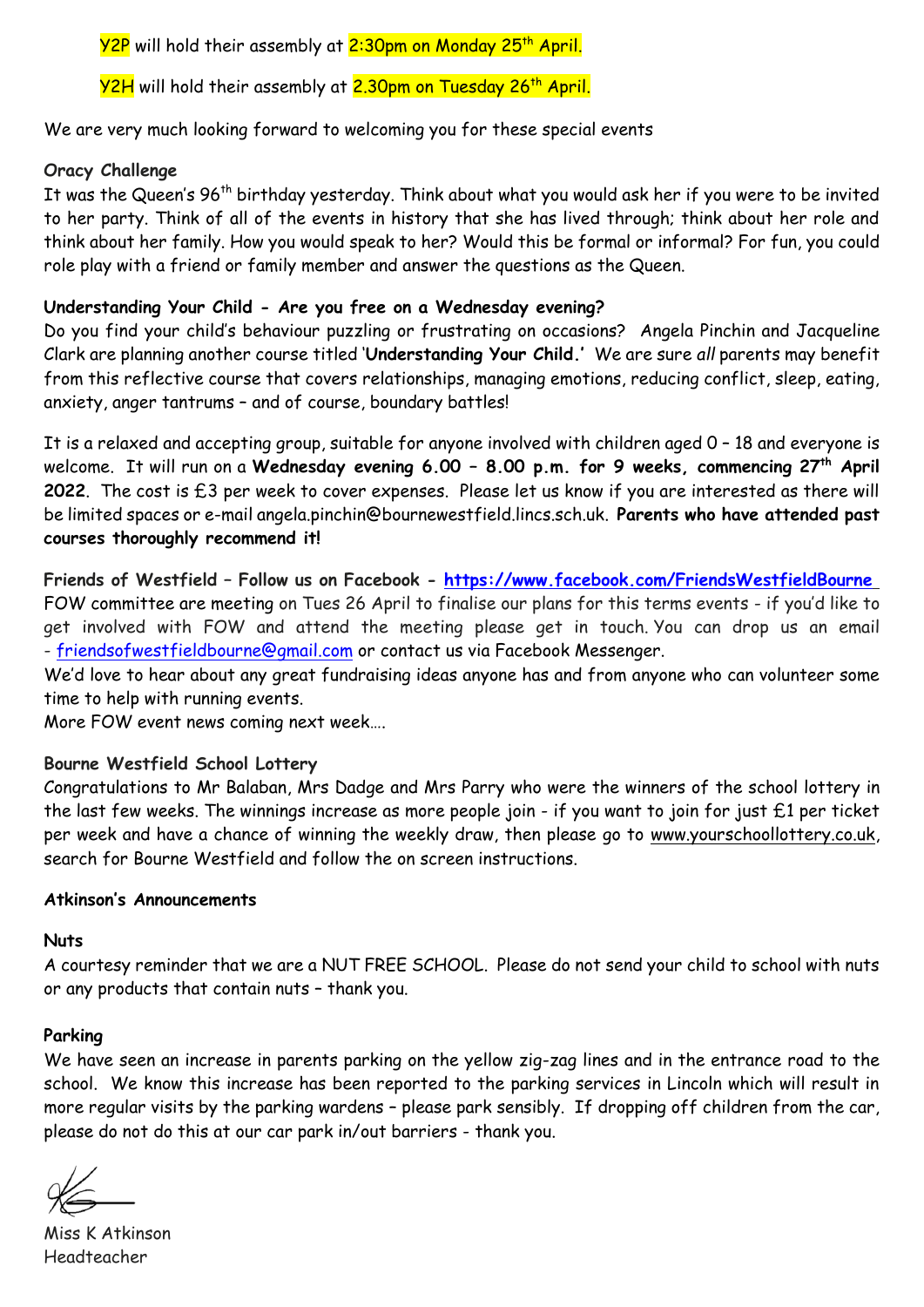## **Calendar of Events 2021-22 (Terms 5&6)**

| April                 |                                                                           |  |  |  |
|-----------------------|---------------------------------------------------------------------------|--|--|--|
| <b>Wednesday 20th</b> | First Day of Term 5                                                       |  |  |  |
| Saturday 23rd         | St George's Day                                                           |  |  |  |
| Tuesday 26th          | Open Morning for Parents - Current Reception/Year 1/Year 2 (9-10am)       |  |  |  |
| Wednesday 27th        | Open Morning for Parents - Current Year 3 to Year 6 (9-10am)              |  |  |  |
| Wednesday 27th        | <b>Young Voices</b>                                                       |  |  |  |
| May                   |                                                                           |  |  |  |
| Month of May          | KS1 SATs (Year 2) will be staggered during the month of May               |  |  |  |
| Monday 2nd            | May Day Bank Holiday                                                      |  |  |  |
| Wednesday 4th         | Year 3 Parent Assembly 2:30pm                                             |  |  |  |
| Wednesday 4th         | Year 6 Sex Education Meeting for Parents (6:00pm)                         |  |  |  |
| Thursday 5th          | World Maths Day                                                           |  |  |  |
| w/c Monday 9th        | SATs week for Year 6 - these are statutory assessments and all Year 6     |  |  |  |
|                       | pupils must attend school to access the tests                             |  |  |  |
| Monday 16th           | Year 6 - Magistrates in the Community Workshop                            |  |  |  |
| Tuesday 17th          | Bourne Grammar School 11+ Meeting at Bourne Westfield for Y5 Parents      |  |  |  |
| Thursday 19th         | SEND Coffee Morning (9-10am)                                              |  |  |  |
| Friday 27th           | Last Day of Term 5                                                        |  |  |  |
|                       |                                                                           |  |  |  |
|                       | June                                                                      |  |  |  |
| Monday 6th            | First Day of Term 6                                                       |  |  |  |
| w/c Monday 6th        | Year 1 Phonics Screening - these are statutory assessments and all Year 1 |  |  |  |
|                       | pupils must attend school to access the tests                             |  |  |  |
| w/c Monday 6th        | Year 4 Times Table Check will be staggered across a 3 week period         |  |  |  |
| Saturday 11th         | Year 6 Production Rehearsal (9:00am-1:00pm)                               |  |  |  |
| Tuesday 14th          | Reception Sports Day (pm)                                                 |  |  |  |
| Wednesday 15th        | Year 5/6 Cricket Tournament (Deepings School)                             |  |  |  |
| Thursday 16th         | Year 6 Sports Day (am)                                                    |  |  |  |
| Thursday 16th         | Year 2 Sports Day (pm)                                                    |  |  |  |
| Monday 20th           | Year 4 Sports Day (am)                                                    |  |  |  |
| Tuesday 21st          | Year 3 Sports Day (am)                                                    |  |  |  |
| Wednesday 22nd        | Year 1 Sports Day (pm)                                                    |  |  |  |
| Wednesday 22nd        | Classes for September 2022 sent home                                      |  |  |  |
| Thursday 23rd         | Year 5 Sports Day (am)                                                    |  |  |  |
| Friday 24th           | Y5/6 Boys Football Tournament (Keystone Academy Cup) - Tower Road         |  |  |  |
|                       | Academy                                                                   |  |  |  |
| Wednesday 29th        | Year 6 School Production - 6:30pm                                         |  |  |  |
| Thursday 30th         | SEND Coffee Morning (9-10am)                                              |  |  |  |
| Thursday 30th         | Year 6 School Production - 6:30pm                                         |  |  |  |
|                       | July                                                                      |  |  |  |
| Friday 1st            | Y5/6 Girls Football Tournament (Keystone Academy Cup) - Tower Road        |  |  |  |
|                       | Academy                                                                   |  |  |  |
| w/c Monday 4th        | Year 6 Residential Trip to Aylmerton                                      |  |  |  |
| Monday 4th            | Curriculum Evening                                                        |  |  |  |
|                       | 5:00-5:45pm for parents of children moving up to Year 1                   |  |  |  |
|                       | 6:00-6:45pm for parents of children moving up to Year 2                   |  |  |  |
| Tuesday 5th           | Year 5 Rounders Tournament - Bourne Academy                               |  |  |  |
| Tuesday 5th           | Curriculum Evening                                                        |  |  |  |
|                       | 5:00-5:45pm for parents of children moving up to Year 3                   |  |  |  |
|                       | 6:00-6:45pm for parents of children moving up to Year 4                   |  |  |  |
| w/c Monday 11th       | Arts Week                                                                 |  |  |  |
| Tuesday 12th          | Curriculum Evening                                                        |  |  |  |
|                       | 5:00-5:45pm for parents of children moving up to Year 5                   |  |  |  |
|                       | 6:00-6:45pm for parents of children moving up to Year 6                   |  |  |  |
| Wednesday 13th        | Year 5 Theatre Trip to London                                             |  |  |  |
| Thursday 14th         | <b>Year 6 Presentation Evening</b>                                        |  |  |  |